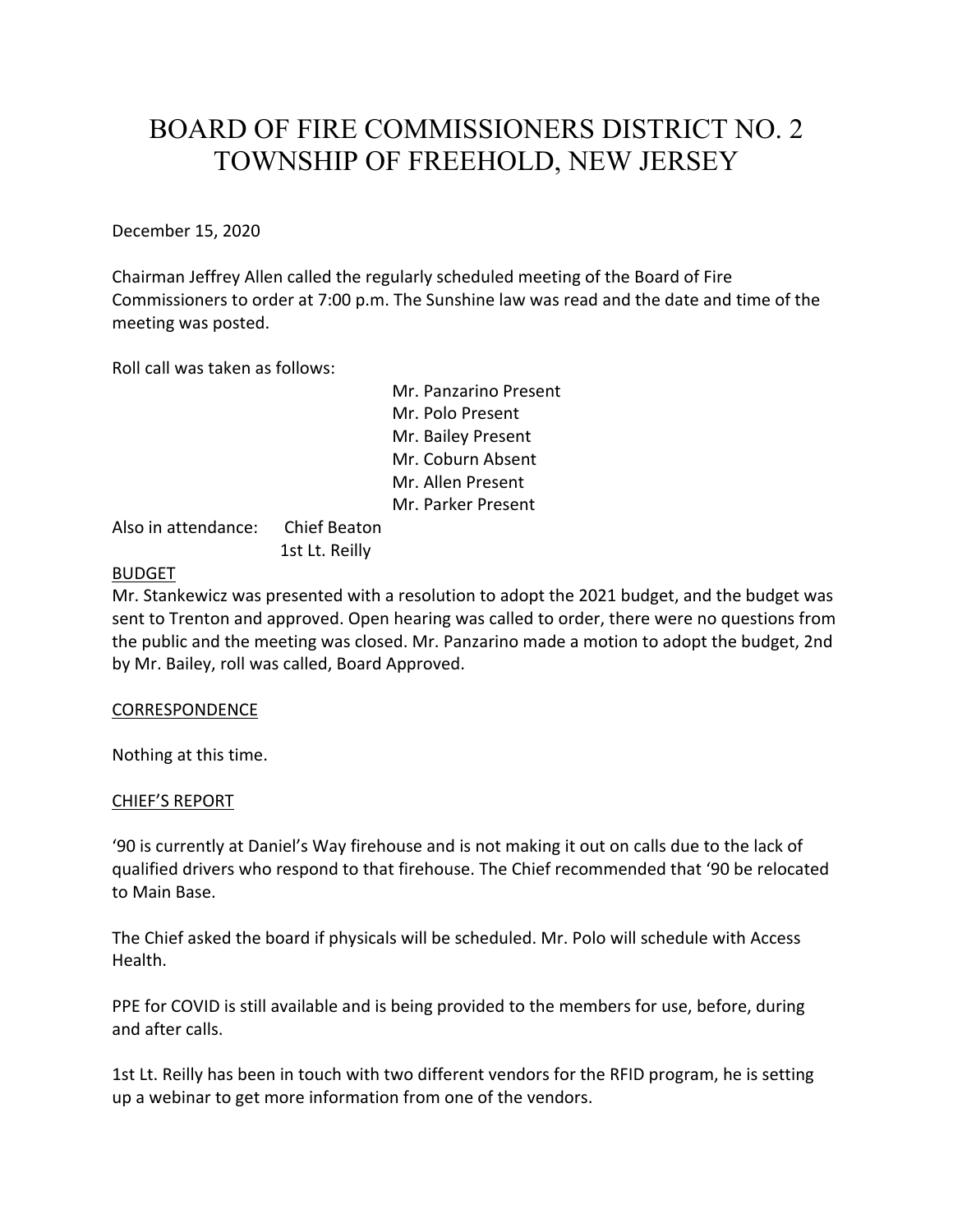## RADIO AND ALARM

Nothing at this time.

## BUILDINGS

Nothing at this time.

#### INSURANCE

Mr. Panazarino has confirmation on the cancelled policy.

## MAINTENANCE

' **66** Tint on front window is peeling, Mr. Taylor will get a price.

' **67** will go to East Coast on Monday or Tuesday, for an estimate to fix lighting, couple of lights are not working/blown

' **73** scheduled for yearly service

' **74** looking into replacing starter button

' **75** LED pump panel and exterior lights are in progress, new turbo and air cleaner installed, new handle for pump drain installed.

' **76** yearly service completed, new seat belts ordered for front, exhaust leak addressed, new handle for pump drain installed.

' **77** reviewed defect list, needs new windshield and gasket (estimate coming from EES), looking into other options for prices.

' **85** heater valves opened, Continental called for issues with air system (compressor, air leak, quick disconnect fitting and gauge reading)

**Continental** : replace (2) bleed valves inside unit, tested compressor operation, Scott quick disconnects still need bottles opened, system air pressure gauge (must open fill valve inside unit and close door for bleed off)

' **90** Blaze called to have someone straighten the steering wheel, and address effects found at service.

' **88** Ken's Auto Body completed work, East Coast lighting completed, new gas filler neck installed, estimate for switches to enable arrow board section of light bar. Discussed repairing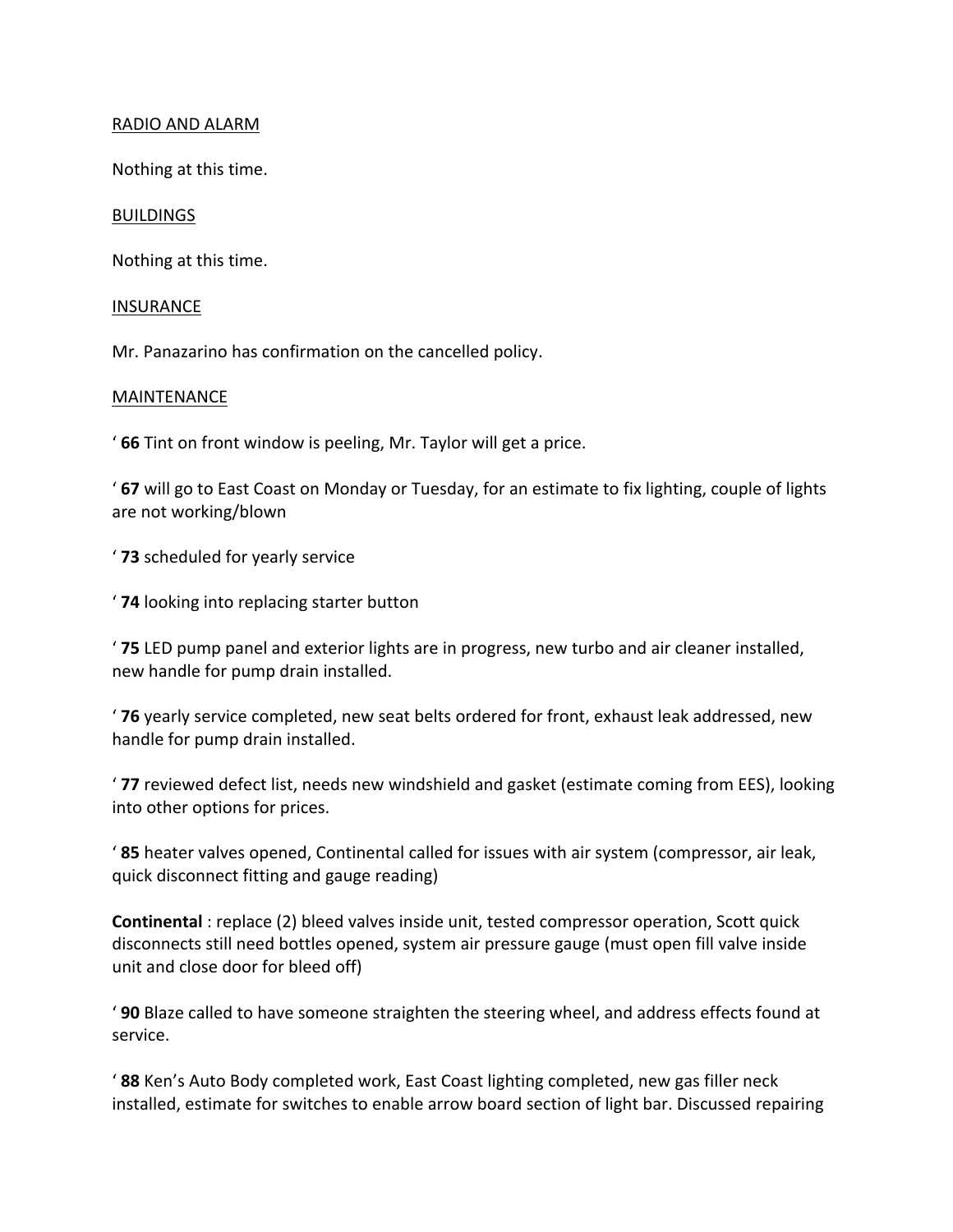the clear coat line on the driver side of bed.

**Pump Defects** '77 and '76 in progress Ladders 3 ladders were repaired and put back on '77 and '90

**Equipment** Green Blade completed service on all truck equipment, snow blowers and large generators done.

**Pond Road Firehouse** trucks moved during bay ceiling repairs, new hose for '78 delivered and checked with shipping invoice.

**Daniels Way Firehouse** Equipment and trailer moved for window install in TV room to Bays, window finished

**Insurance** received cards for trucks will put in trucks last week of December.

#### OLD BUSINESS

Harassment training- in progress.

New Truck- Campbell is estimating arrival of June or July 2021

Boat and trailer All Hands shipped the boat, it will need to be assembled, should be done by the end of December.

Chief's vehicle was ordered October 21, 2020

5 yr. plan is still in progress.

Signs- Mark O Lite- Mr. Polo has an estimate for concrete work, needs to check to see if the estimate includes Daniels Way and Pond Road.

Architect for Daniels Way Commissioner Room – survey plan should be done next week.

Raise for Engineer, Mr. Panzarino made a motion to up engineer cost to \$200, 2nd by Mr. Allen, roll called Board Approved.

Pick up truck- lettering design should be sent to Mr. Bailey next week.

Chief's Equipment list- 8 adjustable hydrant wrench, 25 EZ spanner cyclops personal multi tool and hydrant wrench, 5 stream light survivor orange LED light box with ac/dc standard charger, 20 stream light fire vulcan 120 V charger orange, 20 stream light black vantage helmet light, 35 ringers gloves hybrid extrication gloves multiple sizes, all totaling \$12, 528.56. Mr. Polo made a motion to purchase, 2nd by Mr. Bailey. the roll was called Board Approved.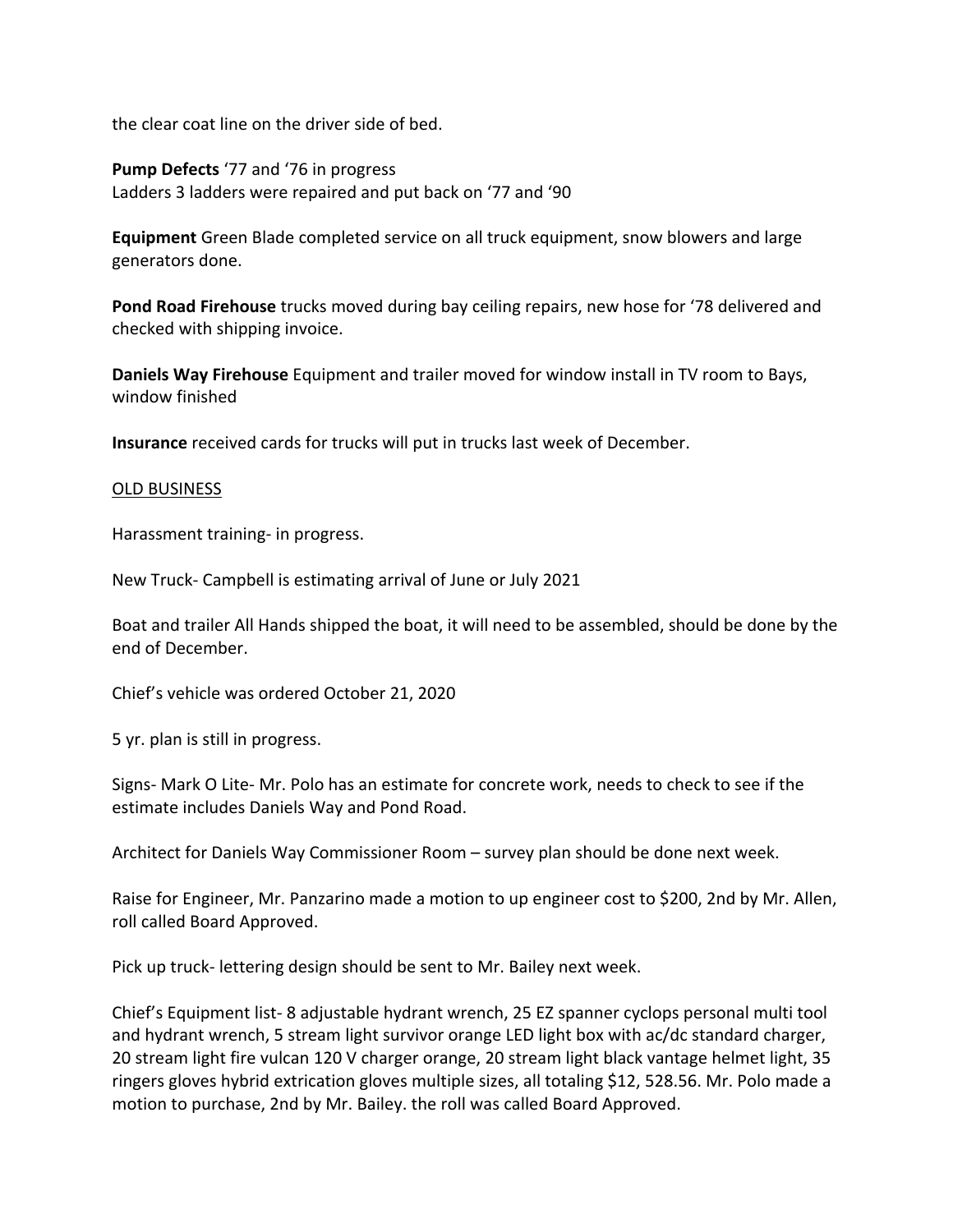#### NEW BUSINESS

Nothing at this time.

# TREASURER

Checking Acct. \$700.21 Savings Acct. \$1,058,023.51 CD \$1,268,014.53

4th quarter payment from Freehold Township in the amount \$260,577.00 was deposited on 12/3/20 in the money market account.

Rebate from American Power and Gas in the amount of \$83.80 was deposited 12/4 in the money market account.

Automatic withdrawal in the amount of \$217.90 for delux checks on 12/15

| Check#                            |             |
|-----------------------------------|-------------|
| 11437 Optimum                     | \$175.12    |
| 11438 NJNG                        | \$586.65    |
| 11439 Verizon Wireless            | \$653.49    |
| 11440 Design Plus                 | \$2,400.00  |
| 11441 Design Plus                 | \$4,900.00  |
| 11442 East Freehold Fire Co       | \$31,250.00 |
| 11443 Dennis Polo                 | \$2,500.00  |
| 11444 Jeffery Allen               | \$2,000.00  |
| 11445 Anthony Panzarino           | \$2,000.00  |
| 11446 Patrick Coburn              | \$2,000.00  |
| 11447 Ryan Bailey                 | \$2,000.00  |
| 11448 Campbell Supply             | \$5,542.64  |
| 11449 Team Life                   | \$999.00    |
| 11450 Continental Fire and Safety | \$11,938.00 |
| 11451 33 East Car Wash            | \$15.00     |
| 11452 B-Safe                      | \$589.00    |
| 11453 Township of Freehold        | \$55.40     |
| 11454 Township of Freehold        | \$422.50    |
| 11455 Holmes and McDowell         | \$41,368.63 |
| 11456 Hartford Ins. Co.           | \$59,099.00 |
| 11457 U.S. Postal Service         | \$148.00    |
| 11458 U.S. Grounds Maintenance    | \$554.07    |
| 11459 Roux Associates             | \$99.64     |
| 11460 Access Compliance           | \$488.00    |
| 11461 James Taylor                | \$900.00    |
| 11462 Ken' Auto Body              | \$3,026.70  |
| 11463 East Coast Emergency        | \$2,548.13  |